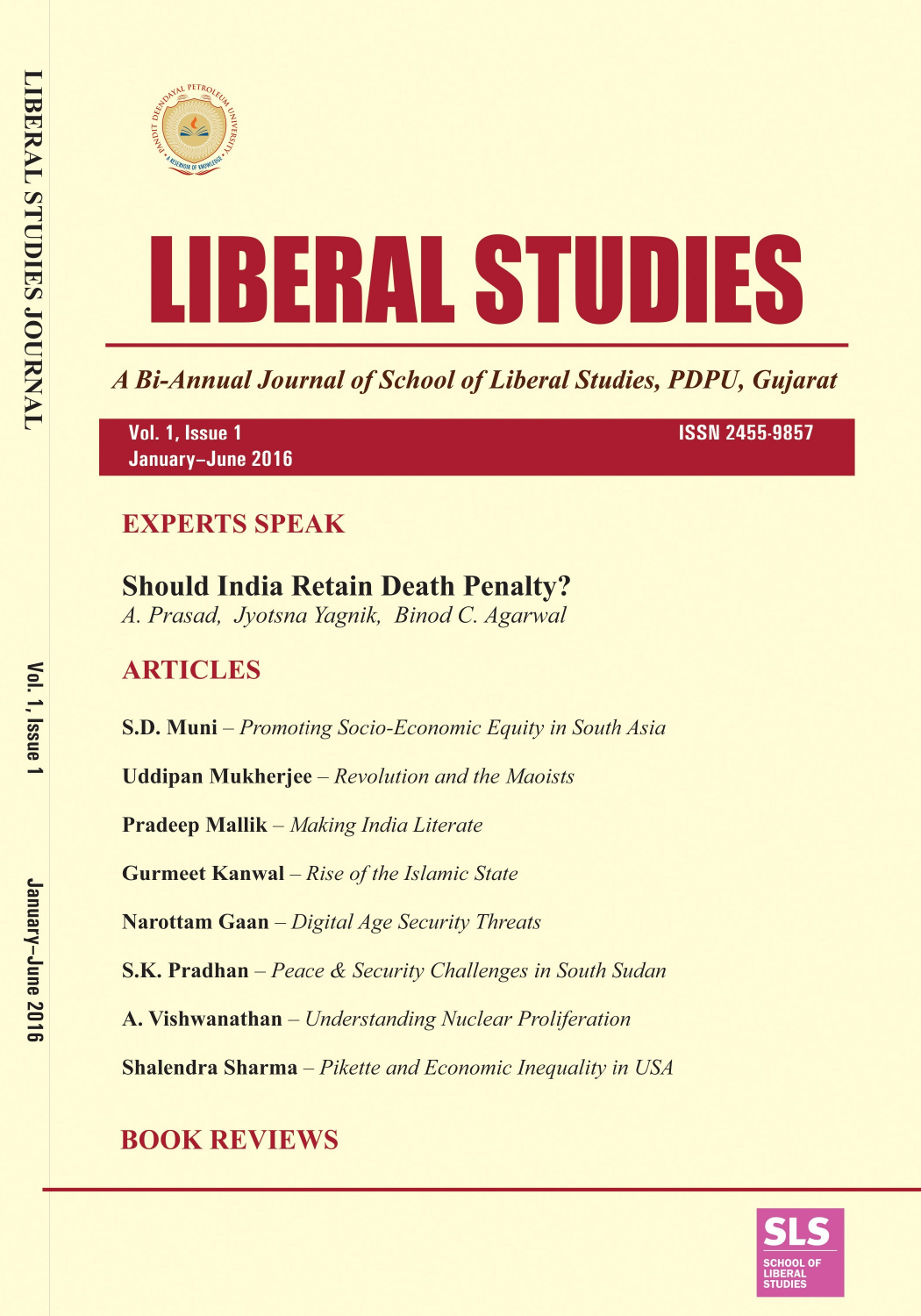### **Shalendra D. Sharma\***

### *Bringing Politics Back In: Piketty and Economic Inequality in the United States*

French economist Thomas Piketty's bestseller, *Capital in the Twenty-First Century, provocatively claims that the widening income inequalities in* the advanced economies (indeed, widening income inequality worldwide), is fundamentally rooted in the exigencies of the capitalist system. Specifically, capitalism operates according to inexorable laws – in Piketty's succinct formulation as  $r > g$ . That is, "r" is the rate of return on capital whereas "g" is the rate of economic growth. However, "the central contradiction of capitalism" is that the rate of return on capital (r) will always exceed the rate of economic growth  $(g)$ . Because the rate of return on capital is higher than the economy's overall rate of growth, widening income inequality is inherent to capitalism.

Drawing on Marx's insight that the returns on capital (which to Piketty is mainly wealth in the form of financial assets and equity) tend to be far greater than the growth rate of the economy, Piketty concludes that the owners of equity will always see their wealth grow much faster than those depended on earning income from labour (Table 1). And, since capital tends to be concentrated in fewer hands while income generated from labour is more broadly dispersed, it is hardly surprising that the capital-owning class have seen their incomes and overall wealth grow at an exponential rate, whereas those who sell their labour for a living have seen their incomes either stagnate or decline in real purchasing terms.

Moreover, Piketty notes that inequality in income and wealth are not only transmitted over time, they also worsen over time. Drawing on an enormous volume of comparative data, Piketty shows that although advanced

Professor, University of San Francisco, San Francisco, USA.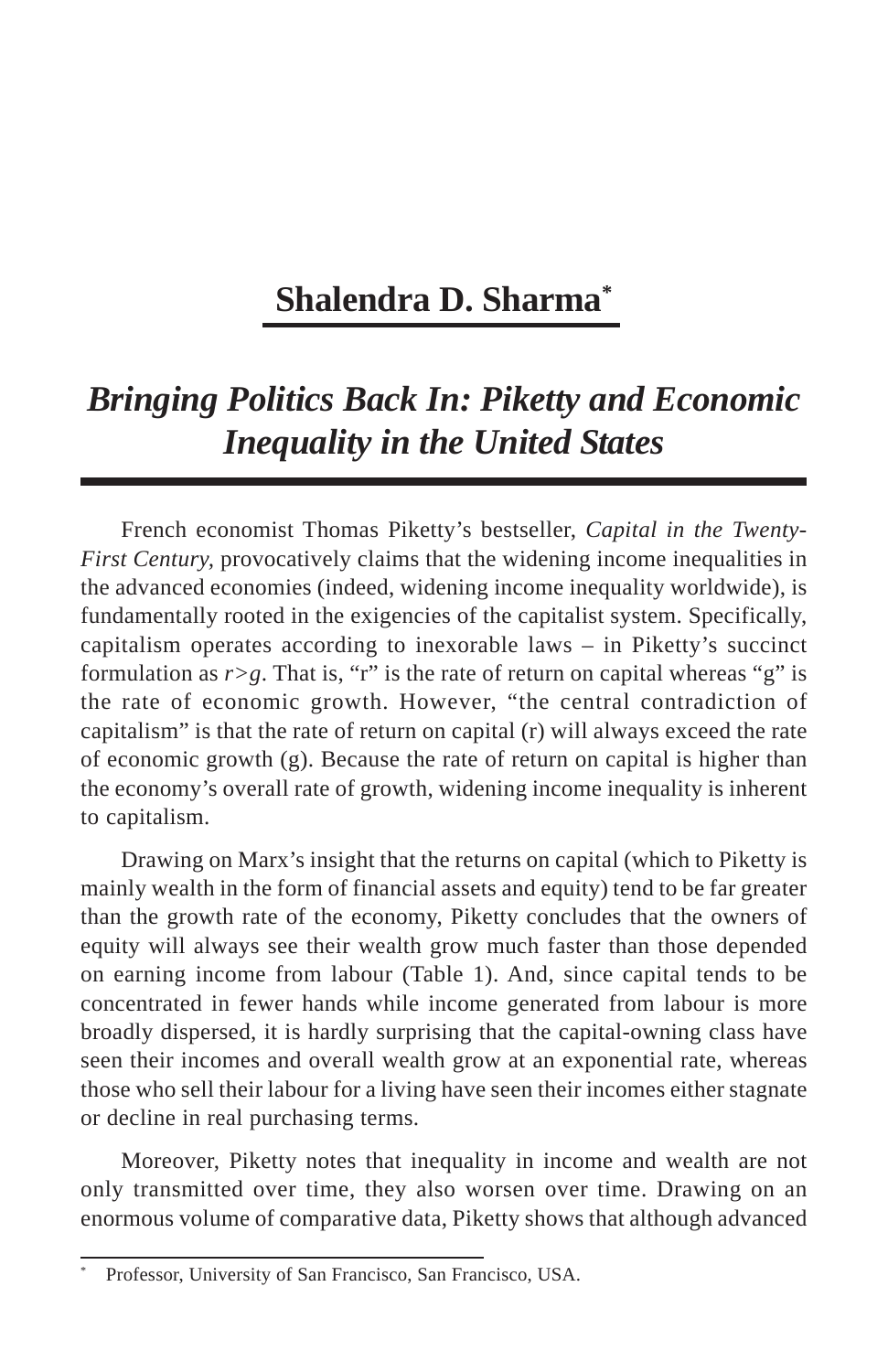

**Table 1: After-tax Rate of Return vs. Growth Rate at the World Level**

*Source:* Piketty (2014, appendix)

economies have grown at a rate of one to 1.5 per cent per year, the average return on capital has been between four to five per cent a year. He argues that the sharp rise in income inequality in the OECD economies, in particular, in the United States and the United Kingdom, has been driven mainly by steep increases in "wage inequality," and warns that the trend towards slower growth in the advanced economies in years ahead will make inequalities in income and wealth even more pronounced. In fact, Piketty predicts a sustained increase in inequality, because as he argues, the distribution of wealth is mainly the outcome of the after-tax rate of return on capital minus the growth rate of GDP (i.e.  $r - g$ ). Since wealth grows along with the after-tax return on capital (r), while wages grow along with GDP growth (g), and because wealth will inevitably become more important than earned income, inequality will also sharply increase.

However, if widening income and wealth inequality is endemic to capitalism, what then, explains capitalisms' remarkable stability during the six decades between 1914 and 1973 – the so-called "golden age" of capitalism – which according to Piketty is the only period in recorded history to experience a huge "leveling" when both the total wealth relative to income and wealth and income inequality actually declined and prosperity and living standards improved across the board in the advanced capitalist economies? Piketty claims that this period which saw the rate of economic growth exceed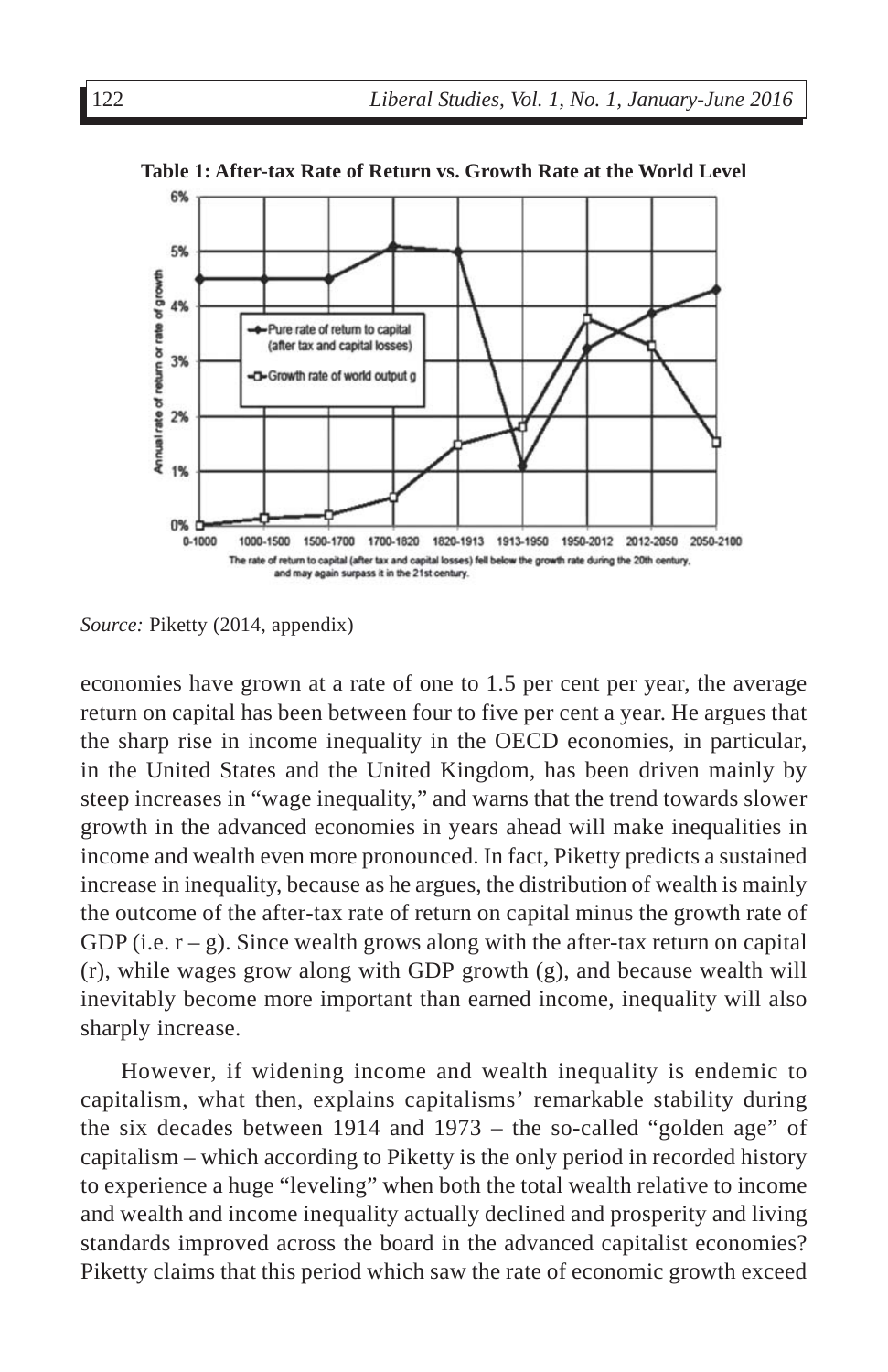the after tax rate of return on capital was an aberration – the result of the massive human and capital stock destruction due to the two World Wars (including the imposition of higher taxes on high incomes to finance the wars), which flattened income and wealth inequality, the establishment of an expansive "social state" following WWII (which imposed confiscatory taxation on high incomes, including high inheritance tax rates and state intervention to regulate capital and redistribute wealth), and the success of a mobilised and empowered labour movement in the advanced capitalist economies to garner concessions from the owners of capital.

However, as Piketty notes, this did not mean that capitalism as a system had been "tamed" or reformed. On the contrary, the irrevocable laws of capitalism have remained fundamentally unaltered (that is, r always exceeds g), returning with a vengeance to its normal trajectory by the late 1970s under Reagan and Thatcher's pro-capital neoliberal agenda. Over time, Piketty argues, neoliberal policies systematically gutted the "social state" and facilitated the re-emergence of a system marked by even greater disparity between capital and labour with the wealthy capital owning class deriving an even larger share of their income and wealth through finance capital. Combined with the sharp reduction in the top earners marginal tax rates (with the average rate in the OECD falling from 66 per cent in 1981 to 43 per cent in 2013), including the reduction in the average statutory corporate income tax rate, the globalisation of capital or "financialisation," and the emasculation of organised labour in order to keep down minimum wages, but with no limits placed on the incomes earned by the wealthy and their heirs, has not only further exacerbated inequalities, but ushered in "patrimonial capitalism" reminiscent of the pre-WWI period when wealth derived from income and inheritance dominated.

Just as it was for his hero Marx, to Piketty also, the capitalist system characterised by impersonal, hierarchical and exploitative market relations is the principal determinant of socio-economic inequalities. Unlike the Nobel prize-winning economists, Paul Krugman who in his *The Conscience of a Liberal* (2007) and Joseph Stiglitz in *The Price of Inequality* (2012) blame "market imper-fections" for the widening wealth and income inequality, Piketty argues that the rise in inequality "… has nothing to do with any market imperfection: the more perfect the capital market (in the economist's sense), the more likely  $r$  is to be greater than  $g$ ." (p. 24). In other words, the higher the ratio, the wider the inequality. Similarly, Piketty concludes that over the long-term even the well-intentioned reformist and redistributionist policies of liberal democracies will fail to meaningfully reduce income inequality.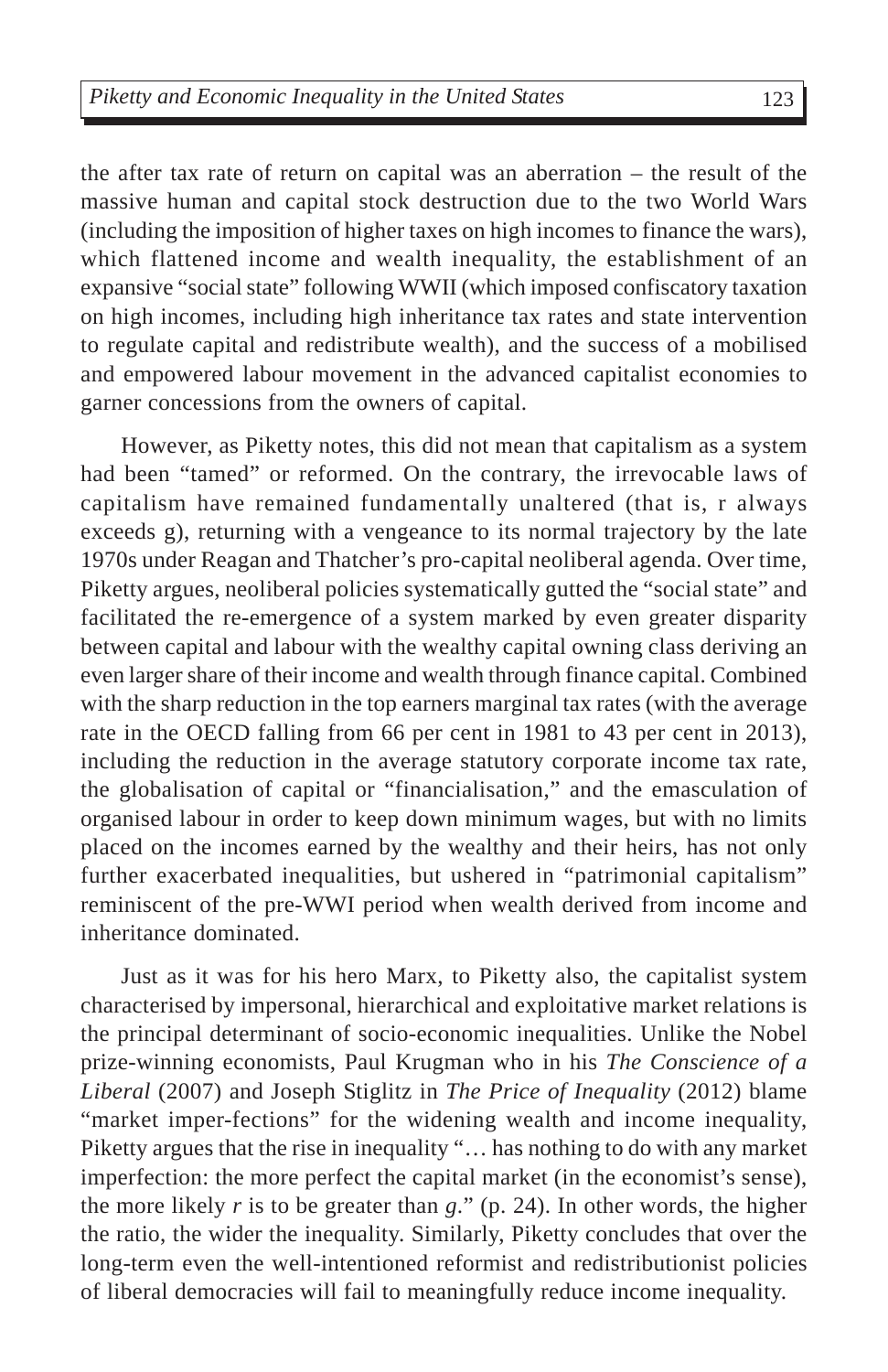Although the pivotal role market forces play in creating and distributing wealth, and shaping the fortunes of nations is undeniable, the dangers of single-minded focus on economic factors to explain such complex processes are also well-known. Clearly, Piketty is cognizant of this as he notes that "one should be wary of any economic determinism in regard to inequalities of income and wealth. The history of the distribution of wealth has always been deeply political, and cannot be reduced to purely economic mechanisms" (p. 20). Yet, Piketty's account remains incorrigibly economistic – the political underpinnings of rising inequality conspicuously absent. In fact, the closest Piketty comes to addressing the issue is to rhetorically ask: "Has the US political process been captured by the 1 per cent? This idea has become increasingly popular among observers of the Washington political scene" (p. 513).

By focusing almost exclusively on economic explanations Piketty presents a rather rigid and one-sided picture of, both, the sources and extent of income disparities, its socioeconomic and political implications, and how best to address this problem. Yet, politics is central to understanding the patterns of economic growth and redistribution – especially in the mature democracies whose commitment to economic justice and redistribution is a *raison d'etre* of the liberal democratic welfare states. Hence, it is appropriate to ask why these democracies – if Piketty is correct – have failed to mitigate the widening income inequality by implementing policies to reduce the gap between r and g, including a progressive taxation system (something Piketty advocates) that imposes much higher taxes on top incomes, and transfer and redistributive policies and programs to uplift the have-nots? Furthermore, can these democracies reverse the seeming rise of a "new Glided Age" marked by widening income inequalities and decreasing socioeconomic mobility? Fortunately, the following studies reviewed here by "bring politics in" shed much light on these questions, besides providing a much-needed nuance (and corrective) to Piketty's unduly deterministic explanations.

#### **The Nature of Inequality**

It is important to reiterate that economic inequality is relative: even as inequality has increased worldwide, the absolute level of economic well-being has also improved globally since the onset of the Industrial Revolution. This is because even if the top 10, the top one or the top 0.1 per cent of the population enjoy a disproportionately bigger share of the economic pie, the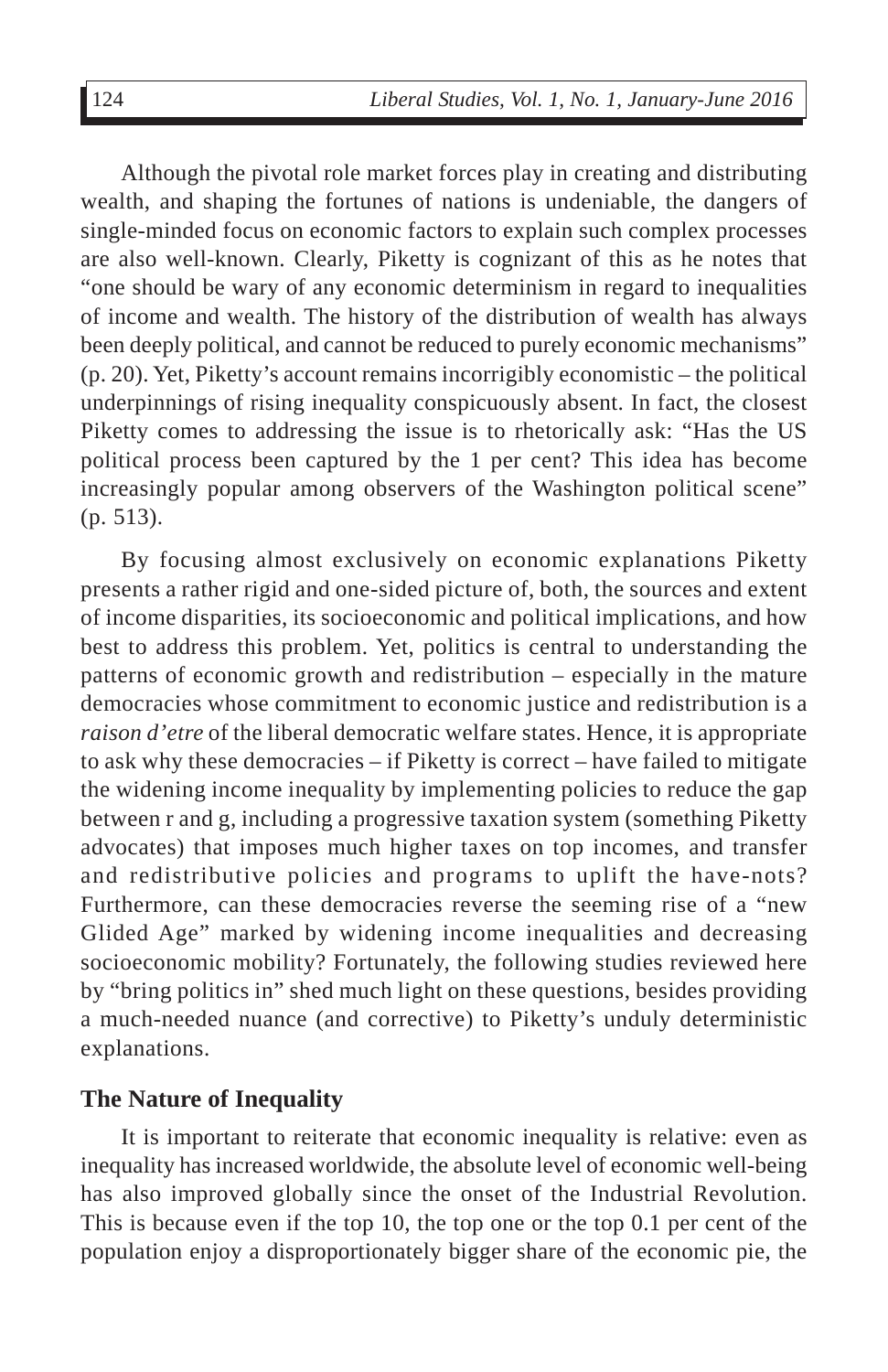size of pie has also rapidly grown enabling even the bottom or poorest percentile of the population to improve their overall economic well-being. Tyler Cowen (2011) lucidly captures this irony:

"the inequality of personal well-being is sharply down over the past hundred years and perhaps over the past twenty years as well. Bill Gates is much, much richer than I am, yet it is not obvious that he is much happier if, indeed, he is happier at all. I have access to penicillin, air travel, good cheap food, the Internet and virtually all of the technical innovations that Gates does. Like the vast majority of Americans, I have access to some important new pharmaceuticals, such as statins to protect against heart disease. To be sure, Gates receives the very best care from the world's top doctors, but our health outcomes are in the same ballpark. I don't have a private jet or take luxury vacations, and — I think it is fair to say — my house is much smaller than his. I can't meet with the world's elite on demand. Still, by broad historical standards, what I share with Bill Gates is far more significant than what I don't share with him."

Second, the extent of the measurable income-gap varies, sometimes significantly, from country to country, and the levels of economic polarisation depend on what evidence one looks at and how one interprets the data. As Mankiw (2013) has pointed out, inequality is not a problem, and "absolute poverty" is largely a problem for the developing world. Nevertheless, there is no denying that socioeconomic inequalities, especially income inequality has increased to alarming levels in many countries, and Piketty is certainly correct in pointing out that among advanced democracies, the United States stands out for its high levels of income inequality. According to the Congressional Budget Office (2011), between 1979 and 2007, the after-tax income for the top one per cent of households grew by 275 per cent; 65 per cent for the highest 20 per cent of households; just under 40 per cent for the next 60 per cent, and only about 18 per cent for the bottom 20 per cent of households (Tables 2 and 3). In other words, the top 20 per cent of American households experienced much faster income growth than the bottom 80 per cent over a period of three decades. As the then chairman of the Council of Economic Advisors, Alan Krueger (2012), has aptly noted, "We were growing together for the first three decades after World War II, but for the last three decades we have been growing apart."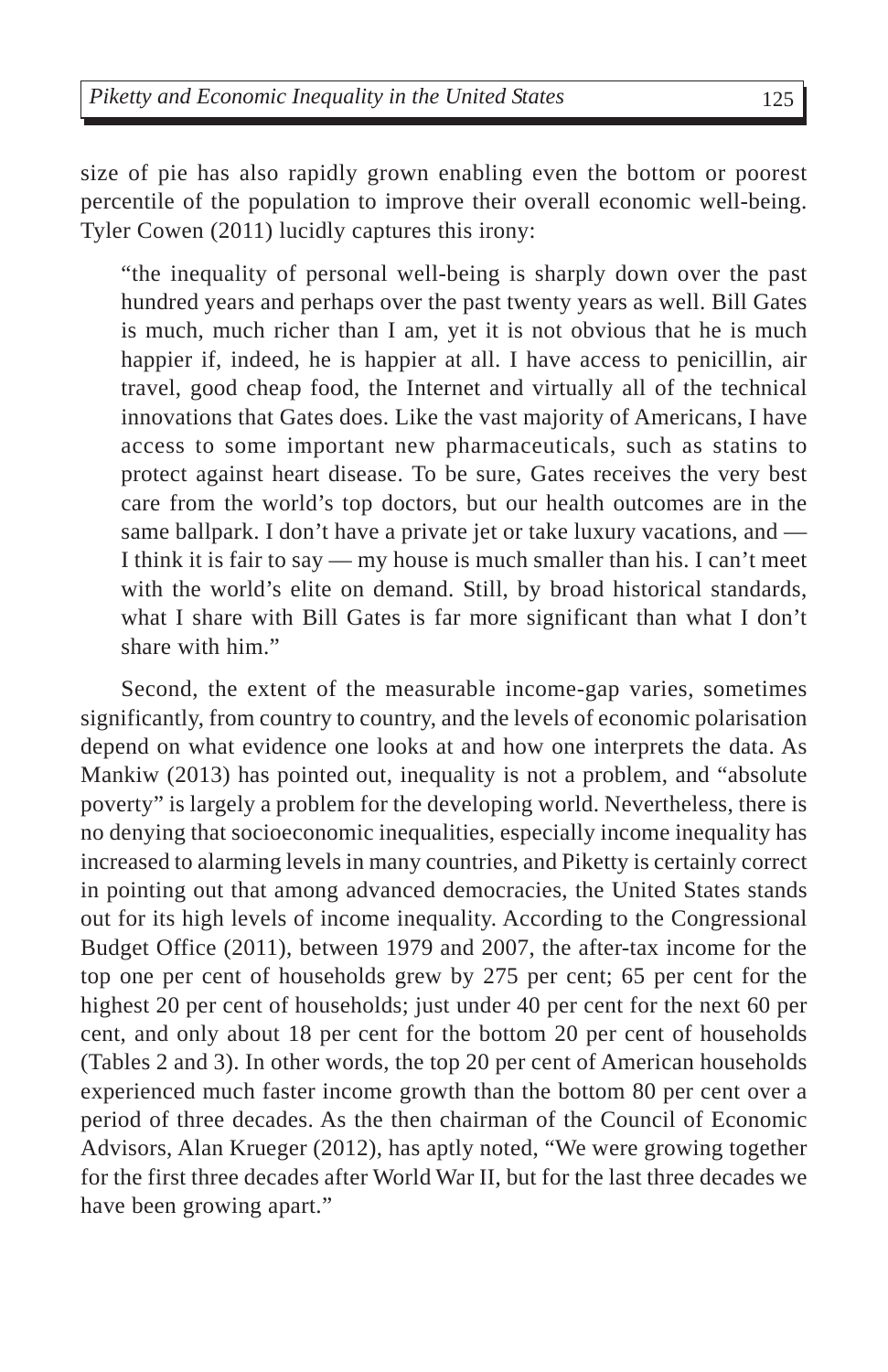

**Table 2: US Real Average After-tax Income**

*Source*: Congressional Budget Office

| Rank | Country       | per cent of Wealth Held by<br><b>Richest 10 per cent</b> |
|------|---------------|----------------------------------------------------------|
| 1.   | Russia        | 84.8                                                     |
| 2.   | Turkey        | 77.7                                                     |
| 3.   | Hong Kong     | 77.5                                                     |
| 4.   | Indonesia     | 77.2                                                     |
| 5.   | Philippines   | 76                                                       |
| 6.   | Thailand      | 75                                                       |
| 7.   | US.           | 74.6                                                     |
| 8.   | India         | 74                                                       |
| 9.   | Egypt         | 73.3                                                     |
| 10.  | <b>Brazil</b> | 73.3                                                     |

**Table 3: Countries with the Highest Income Inequality**

*Source*: Credit Suisse Global Wealth Report (October 2014), https://publi-cations.creditsuisse.com/tasks/render/file/?fileID=60931FDE-A2D2-F568-B041B58C5EA591A4 (accessed 10 March 2015)

Nevertheless, Piketty's explanations regarding why income inequality has sharply increased in the United States and other OECD countries needs to be qualified. The reasons for this are complex and interrelated: Perhaps, the single major factor has to do with the fact that wage gains have become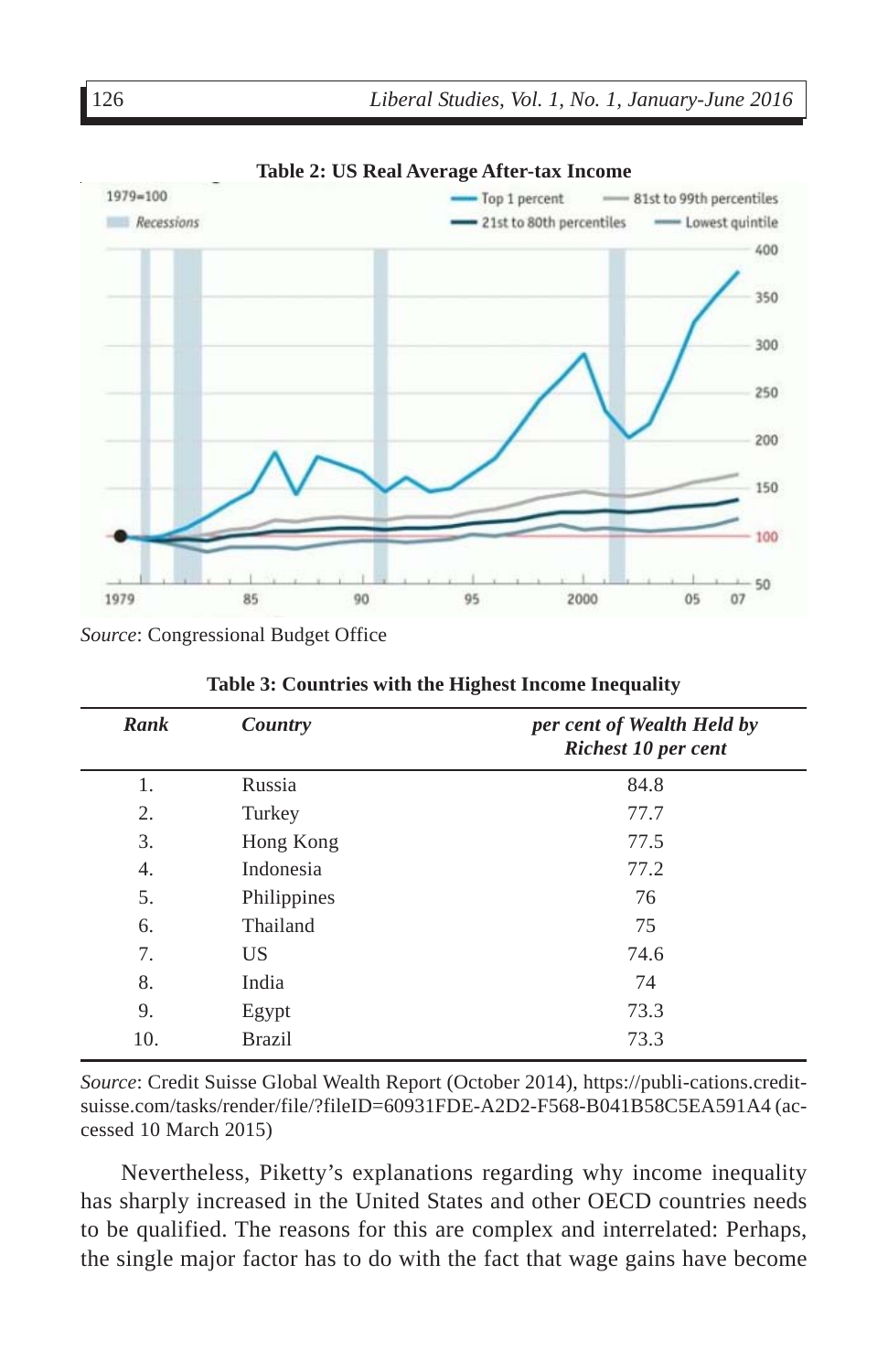highly unequal, with the top 10 per cent experiencing the biggest increases. This is largely because the rise of a powerful financial sector and their CEO's ability to generate unprecedented increases in value has sharply driven-up wage inequality between the top percentage of income earners and everyone else. On the other hand, the nominal minimum wage has not increased in line with inflation. On the contrary, the real minimum wage has decreased in most OECD countries, including the United States negatively impacting the income and wealth of the lower middle and working class workers.<sup>1</sup> Exacerbating this, globalisation and rapid technological change, in particular, outsourcing and offshoring has "hollowed out" the share of skilled jobs worsening the stagnation of middle class incomes (Acemoglu and Autor 2011). In the United States, the increased labour-market competition due to the huge influx of immigration (in particular, illegal) has put tremendous downward pressure on wages for low-skilled workers, even as this has helped to greatly reduce the cost of living for those above the middle percentile of income distribution.

Piketty also underestimates how the Great Recession of 2007-09 and the resultant wealth destruction, including the painfully slow recovery and high unemployment, has made income inequality far worse than it actually was before the recession. Similarly, Piketty's claim that the level of income distribution in the United States is the "most unequal" among advanced industrial economies is misleading as it is based on a rather selective reading of the data. As is wellknown, income can be measured in two ways: market income before taxes and transfer payments, and disposable income after taxes and transfer payments. As the data from the non-partisan Congressional Budget Office shows, inequality of market income before taxes and transfer payments in the United States is actually slightly below most OECD countries, including the cradle-to-grave social-welfare states like Denmark, Sweden and Norway. In fact, Germany has higher income inequality before taxes and transfers than the United States.

Moreover, Piketty's charge that compared to other advanced economies, the American taxation system is the "least progressive" because the distribution of disposable income after taxes and transfer payments is the most unequal in the United States, needs to be qualified. First, the issue has little to do with which country has the most progressive tax code. Arguably, the American tax system is not very different from its OECD counterparts. The anomaly has to do with the fact that unlike most OECD countries, the United States does not use "consumption taxes" such as the VAT (value-added taxes) to collect revenue. Of course, this does not mean that the VAT is progressive. The claim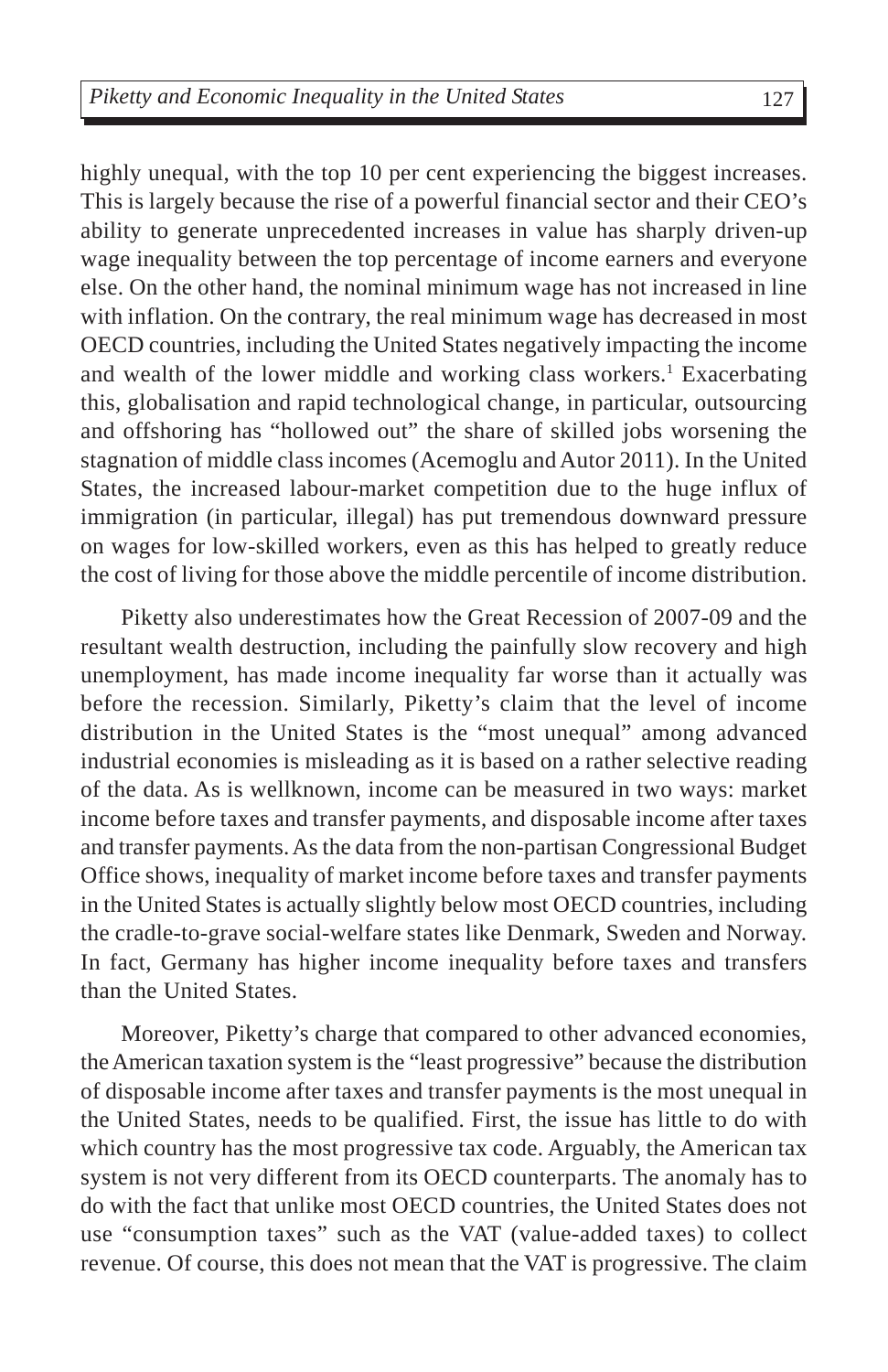by supporters that VAT is progressive because the increases in generated revenue are used to fund welfare services and transfer programs and this has helped to keep inequality is check may be true in theory. However, in practice, the VAT can be just as regressive as lower-income households spend a much higher percentage of their incomes on consumption, not to mention it discourages businesses to invest and create jobs. Second, in the United States, the 'Earned Income Tax Credit' helps to offset the federal income and payroll taxes of workers who earn below certain income levels. About 80 per cent of the tax credit goes to workers in the bottom 40 per cent of the income distribution. Complementing this is the Child Tax Credit which reduces taxes of up to 1000 dollars for each dependent child under the age of 17. In fact, an estimated 40 per cent of low-income US households do not pay any federal income tax.

Contrary to Piketty and the popular narrative, only a minority of the socalled "one-per centers" in the United States are products of the perverse compensation schemes on Wall Street. Rather, three factors are largely responsible for the widening income inequality between the so-called one per cent and the rest. First is the growing trend towards "assortative mating" – where individuals tend to marry others with the same educational background. Put bluntly, the better educated marrying each other not only skews the distribution of household incomes in their favour, they are able to pass down their advantages to their off-springs (Greenwood 2014). The second is the result of dramatic changes in family structure (such as the number of one-parent versus two-parent households), and third, significant numbers of the new rich and the growing affluent are both creators and products of the new economy. The vast majority is made-up of the highly-educated and skilled professionals, including sport and entertainment super-stars. As Zingales (2009, 25) points out, "even before the internet boom created many young billionaires, in 1996, one in four billionaires in the United States could be described as self-made…. And the wealthiest self-made American billionaires – from Bill Gates and Michael Dell to Warren Buffet and Mark Zucker-berg – have made their fortunes in competitive businesses, with little or no government interference or help."2

Given this, Piketty's claim that intergenerational income mobility is lower in the United States than in most other advanced economies because the US has higher levels of income inequality needs to be qualified. No doubt, there is a striking correlation between the levels of inequality across countries and rates of intergenerational mobility, and legitimate concern that rising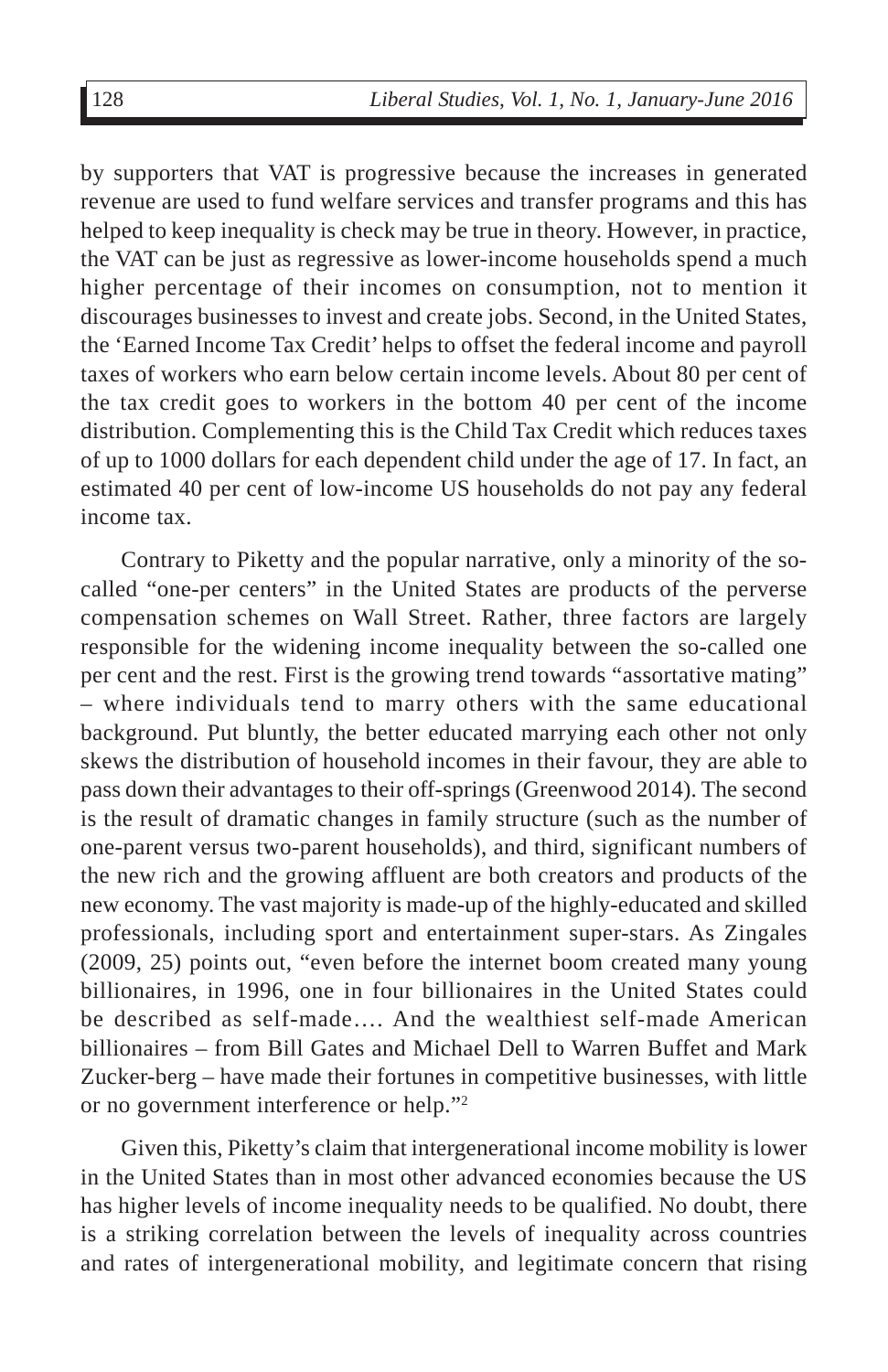inequality is creating the so-called 'Great Gatsby curve' by reducing intergenerational mobility. Indeed, the Great Gatsby curve does show that countries experiencing high inequality in one generation tend to experience lower intergenerational mobility in the next generation (Corak 2013). Nevertheless, evidence also indicates that there is strong cross-country relationship between intergenerational mobility and inequality in skills. That is, wide skill gaps seem to be behind both higher inequality and lower intergenerational mobility. Given the strong correlation between intergenerational mobility and access to good education and stable family structure, the exploding cost of higher education and erosion of the family structure is a huge constraint to upward mobility in the United States.<sup>3</sup>

#### **The Politics of Inequality**

In their seminal formulation in political economy, Meltzer and Richard (1981), point out that high levels of inequality in a democracy should ultimately force the political elites to acquiesce to the "median voter" (or the voter at the median of the income distribution), to support higher levels of taxes on the wealthy and greater redistribution of income. Similarly, according to Stigler (1970) since democracy tends to transfer political power to the middle classes, rather than the poor, redistribution of wealth can only take place if the middle class favour such redistribution. However, Francis Fukuyama (2011) has described the emerging political order in the United States as a "plutocracy," or one based on the "rule by the rich and for the rich…a state of affairs in which the rich influence government in such a way so as to protect and expand their own wealth and influence, often at the expense of others." To Fukuyama, market forces alone are not responsible for the widening economic divide in the United States and elsewhere.<sup>4</sup>

Jacob Hacker and Paul Pierson (2010) in their *Winner-Take-All Politics: How Washington Made the Rich Richer and Turned Its Back on the Middle Class*, reject conventional economic explanations (globalisation, technological changes or educational levels) as the root cause of growing inequalities. Rather, they provocatively argue that the fundamental cause for rising inequality in the United States is "Washington" because the American government has been highjacked by powerful business and financial lobbyists to safeguard and serve the interests of the wealthy at the expense of the middle and lower classes – who have been systematically economically disenfranchised. This transformation in American politics began in the late 1970s under a Democratic president and a Democratic Congress whose support for big-business interests led to the implementation of government policies that systematically weakened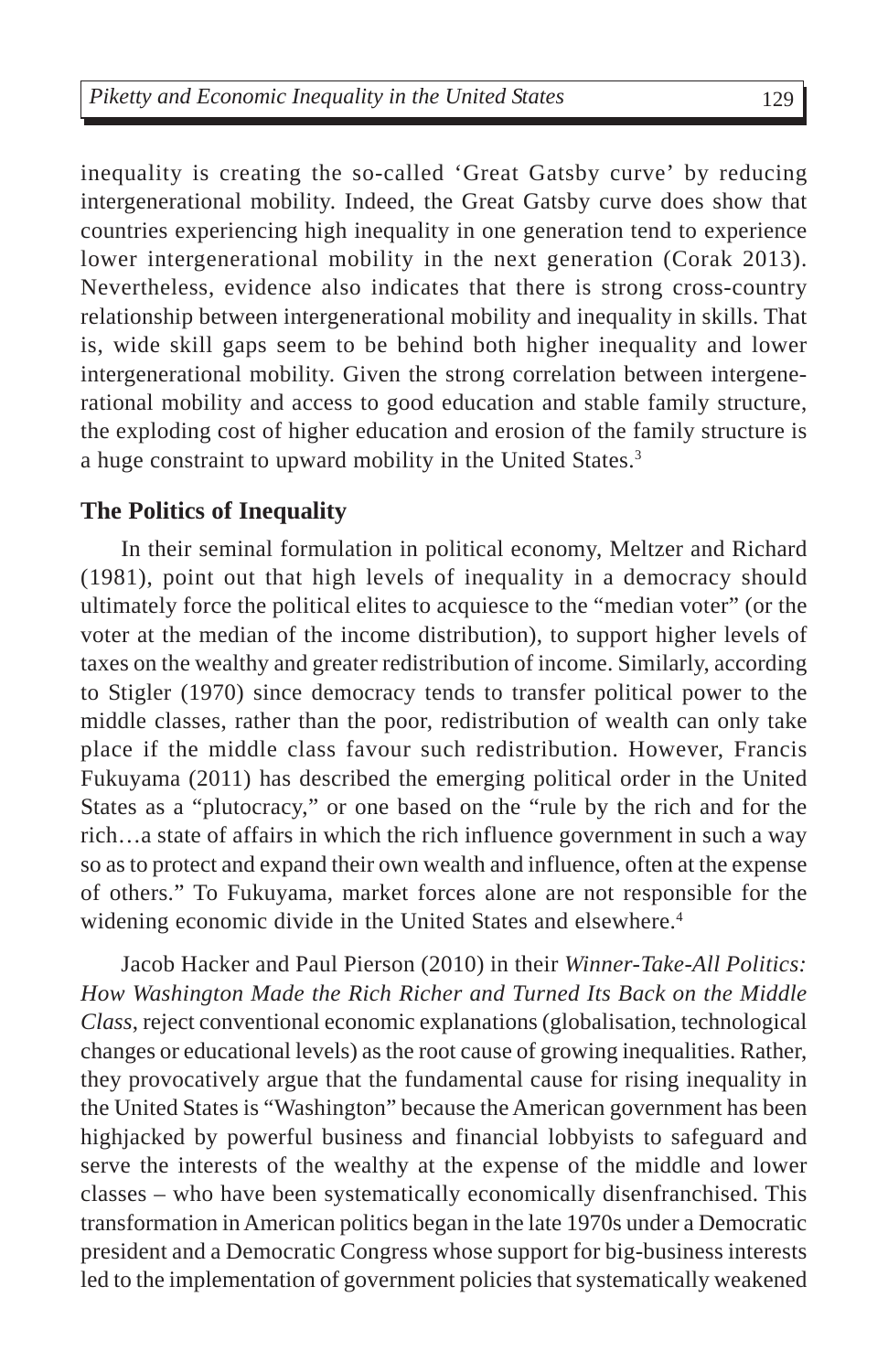regulations that protected labour, the replacement of progressive tax policies (that had helped ensure a fairer distribution of income and wealth), and repeated tax cuts for the rich. The pro-business agenda continued under Reagan, Bush 1, Clinton and Bush 2 and Obama as the powerful business and financial lobbyists fund both Democrat and Republican politicians to safeguard and advance their interests. Pierson and Hacker underscore that income inequality in contemporary America fundamentally means that only a very tiny segment of the population (less than one per cent), have made the real economic gains. Specifically, the "have-it-alls" or the top one per cent of households captured some 40 per cent of the nation's GDP growth since 1979, while the rest of the populace have barely seen their incomes grow in the last 30 years. The "winner-take-all economy" has benefitted the rich at the expense of everyone because Democratic and Republican politicians and big business interests worked in tandem to undermine and gut the regulations and progressive tax policies that had earlier helped to provide a more fair economic distribution across all income groups. The end result is "winner-take-all gains" with a small minority benefitting, but a broad increase in inequality across income distributions, including marked decline in economic security for the vast majority.

As the subtitle of Nicholas Carnes (2013), *White Collar Government: The Hidden Role of Class in Economic Policy-Making* vividly states, the socioeconomic or "class" background of legislators profoundly influences and determines the content of policies the US political system generates. Specifically, Carnes argues that individuals from blue-collar or working class backgrounds are woefully underrepresented in the American political system, while the overwhelming dominance of the white-collar or upper-classes in America's legislatures gives the wealthy unprecedented political influence, in particular, allowing them to skew policy that protects and advances elite economic interests. He notes that out of the 783 members of Congress (who served between 1999 and 2008) only 13 had spent about a quarter of their prior careers engaged in blue-collar occupations, namely factory and retail. The overwhelming majority came from white-collar backgrounds, in particular, law and business.

To Carnes, a Congress member's socio-economic or class backgrounds matter a great deal because class fundamentally shapes legislators' views on a host of important public policy issues such as taxation, corporate rights, labour, unemployment, welfare, anti-poverty policies and programs, health, education, including the very role of government itself. However, even after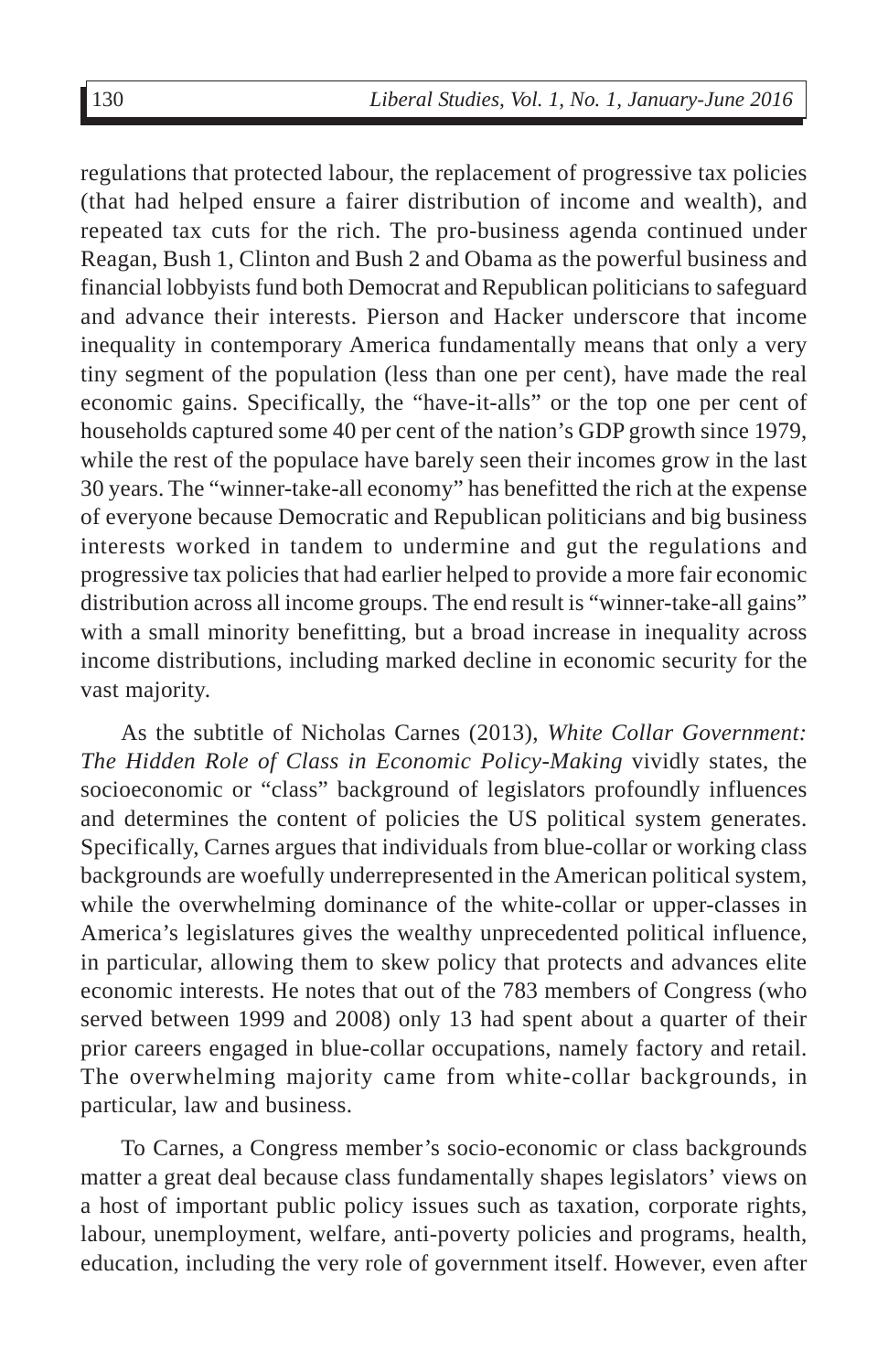controlling for differences in party affiliation, constituencies, campaign contributions, and changing demographic patterns, Carnes finds that legislators who have blue-collar or working-class roots are far more liberal on economic issues – in both their individual voting records and favourable attitudes towards working class concerns. Carnes notes that since individuals who come from working class backgrounds or have held blue-collar occupations are conspicuously underrepresented in Congress, working class voices are rarely heard – and that this neglect has only served to exacerbate income inequality. As he notes, "Policy makers from the working class bring a unique voice to the*…* legislative process, but in our white-collar government, they must shout to accomplish what other politicians can do with a whisper" (pp. 60–61). Carnes concludes that if Congress's class composition was truly representative of the country as a whole, its policies would be more pro-labour and less pro-Wall Street. Specifically, Carnes conducts a simulation exercise on roll-call votes in Congress to find out how the last few Congresses would have voted on several key economic issues if it truly reflected the country's actual class makeup. He notes that a number of business-friendly policies, including the Bush tax cuts of 2001 and 2003 and the financial bailout following the subprime crisis would have failed to pass. Even at the state and local levels (which has more variation among legislator backgrounds), a 10 percentage point increase in the per cent of working-class legislators would translate into a four to five percentage point increase in the share of budget expenditures earmarked for redistributive and welfare programs – even after controlling for the available resources, partisan divide, racial composition and union density.

Martin Gilens (2012), *Affluence and Influence,* succinctly examines the relationship between public policy and public preferences to see if political influence and power has become more concentrated in the hands of the wealthy in the United States. To assess if mass or popular policy preferences were actually enacted into law, Gilens reviews almost 2,000 survey questions conducted by different national polls between 1964 and 2006.<sup>5</sup> He concludes that "under most circumstances, the preferences of the vast majority of Americans appear to have essentially no impact on which policies the government does or doesn't adopt" (p. 1). Rather, the evidence shows that "higher-income respondents' views are more strongly related to government policy," and that "the strength of the relationship between preferences and policy outcomes not only increases with each step up the income ladder but does so at an increasing rate" (pp. 76–77). Furthermore, the preferences of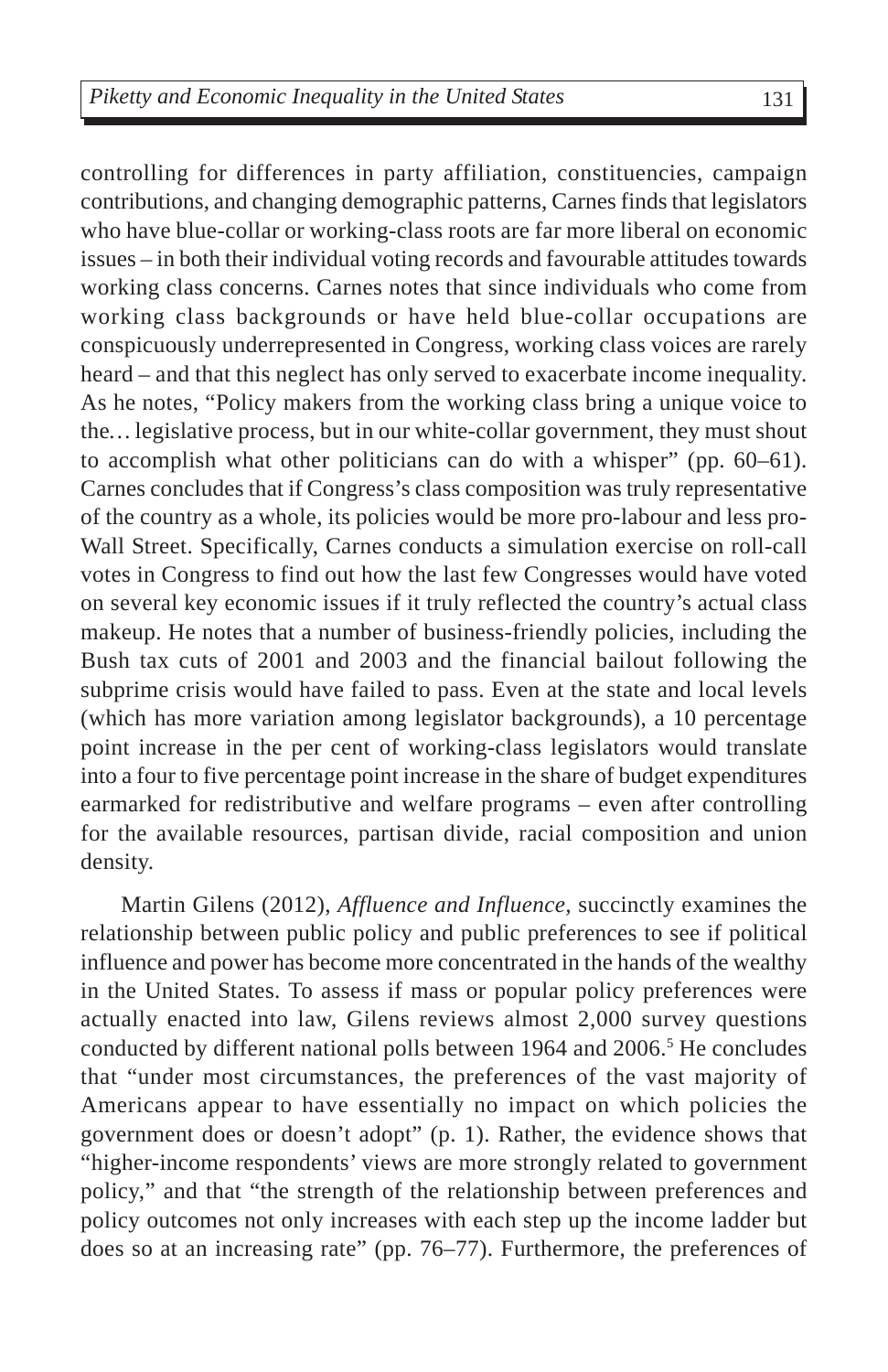the majority or those in the middle and bottom income levels tend to translate into tangible outcomes when they happen to coincide with the preferences of influential interest groups (such as the protection of Social Security by the AARP), or the wealthy such as the expansion of Medicare under President George W. Bush with strong backing of the pharmaceutical industry.6

However, "when preferences between the well-off and the poor diverge, government policy bears absolutely no relationship to the degree of support or opposition among the poor" (p. 81). Similarly, "median-income Americans fare no better than the poor when their preferences diverge from those of the well-off…when their views differ from those of more affluent Americans, government policy appears to be fairly responsive to the well-off and virtually unrelated to the desires of low and middle-income citizens" (p. 81). Gilens concludes that if 80 per cent of voters at the 90th income percentile support a change, it has a 50 per cent chance of passing, versus a 32 per cent chance when supported by 80 per cent of voters at the 10th income percentile. Gilens also finds that despite the Democrats proclaimed claim as champions of the underclass, the Democrats are only slightly better at representing the interests of blue-collar and low-income constituencies than Republicans. Rather, the seemingly irreconcilable partisan considerations notwithstanding, both parties are far more responsive to the preferences of campaign contributors, interest groups and wealthy members in their constituencies. To Gilens, this mismatch between policy preferences and actual policy outcomes lies at the root of the widening inequality in the United States.

Schlozman, Verba and Brady's (2012), *The Unheavenly Chorus* authoritatively underscores the findings of Gilens. The authors draw on a voluminous compendium of some five decades of public opinion data to measure citizen political participation, (or what they call "voice") across groups with different "socio-economic status" (SES). By combining income and education levels into an index of SES, the authors show that high SES individuals tend to be conservative on economic matters and that their voices dominate economic policy making in the United States. Not surprisingly, the authors conclude that "those who are not affluent and well educated are less likely to take part politically and are even less likely to be represented by the activity of organised interests." (p. 5). Specifically, the voices of lower-income groups are rarely heard not only because of their very limited participation in the political system either as voters or volunteers for campaigns, but because the vast majority, either by choice or design, have become excluded from the system (as many are not registered voters), as they lack the resources for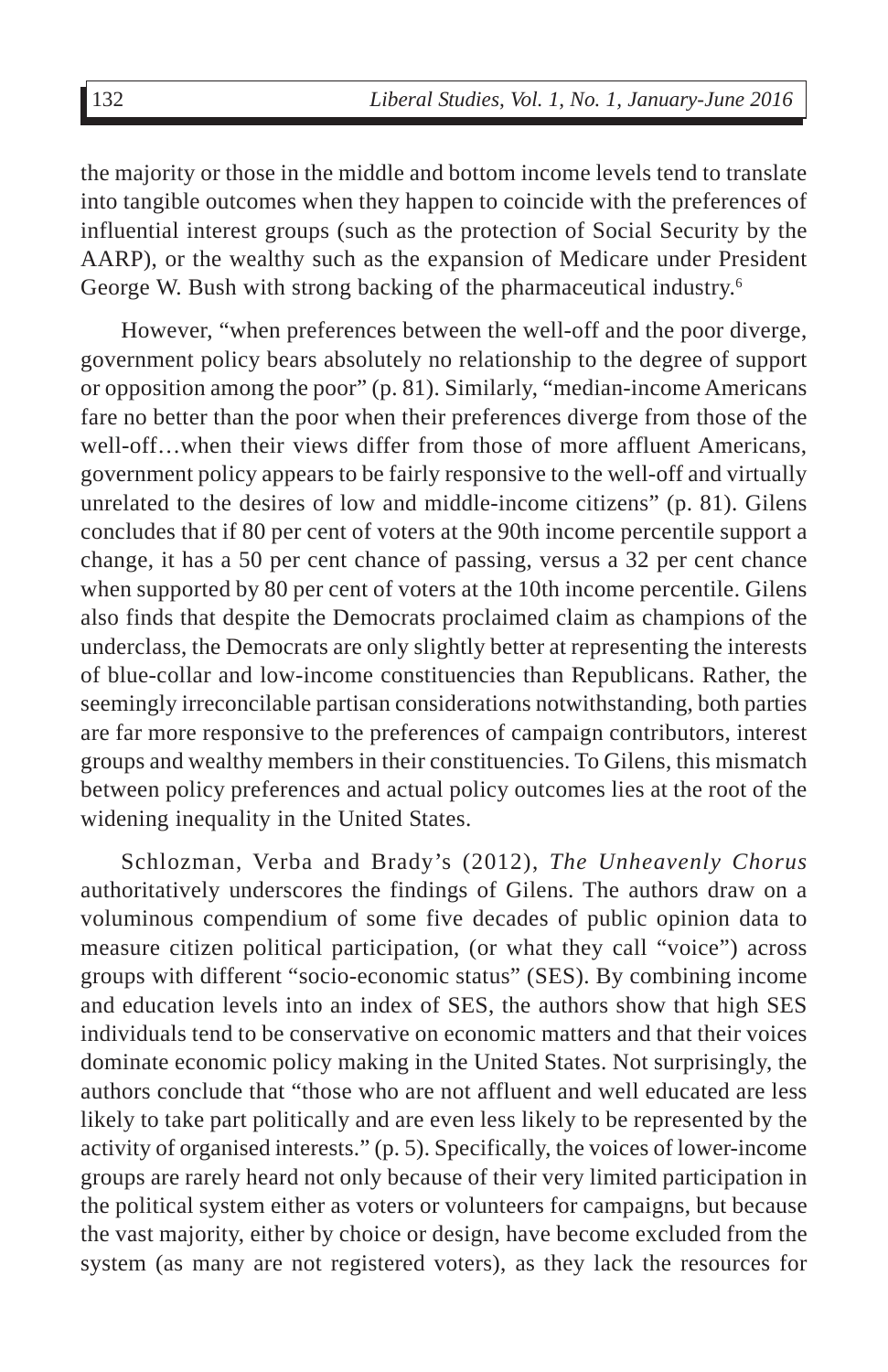campaign contributors or have lobbyists and interest groups to promote their interests. Indeed, the authors argue that the Supreme Court, including some other federal courts in deregulating campaign finance has only served to further muzzle the voices of the less privileged.

Of course, the claim that the voices of the privileged and well-educated are over-represented in American politics is hardly new – indeed, the book's subtitle acknowledges E.E. Schattschneider's (1960) famous observation that the "flaw in the pluralist heaven is that the heavenly chorus sings with a strong upper-class accent." However, what the authors convincingly show is that economic inequality significantly contributes to inequality in the citizenry involvement in politics and that unequal voices have become deeply institutionalised in the United States – noting that "Our analysis of the roots of political inequalities makes clear how deeply embedded they are in social, educational, and economic inequalities" (p. 539). As in Gilens study, the authors' research also raises questions regarding the long-established norm in political science: Why politicians in the United States have generally ignored the "median voter." After all, classic political models show that the preferences of median voters tends to be more moderate and representative, and politicians gravitate to the middle in a two-party system because one ignores the median voter at their peril. The authors persuasively show that those active in politics (both Republicans and Democrats) have higher incomes than the median voter and generally share similar economic preferences. Hence, "there is no income confiscation in America. Political aspirants seeking the political support needed to be nominated by their parties and to run an effective campaign will be drawn away from the median voter, with clear consequences for policy outcomes" (p. 261).

#### **Conclusion**

In a vibrant representative democracy, all citizens (despite their economic standing) have their voices heard over the policies and programs their elected officials adopt. However, when the voices of the majority are marginalised and when influence and political power becomes disproportionately concentrated, democracy is threatened. Clearly, as the preceding pages have shown, the growing income inequality is pushing that ideal aside and that there is good reason to be worried about the current trajectory of American democracy. Yet, there is room for optimism. Democracies not only have the ability to correct course, we also know that key to reforming the current political order is to reduce the influence of money in politics. When the privileged and affluent learn that they cannot buy influence and access, policy